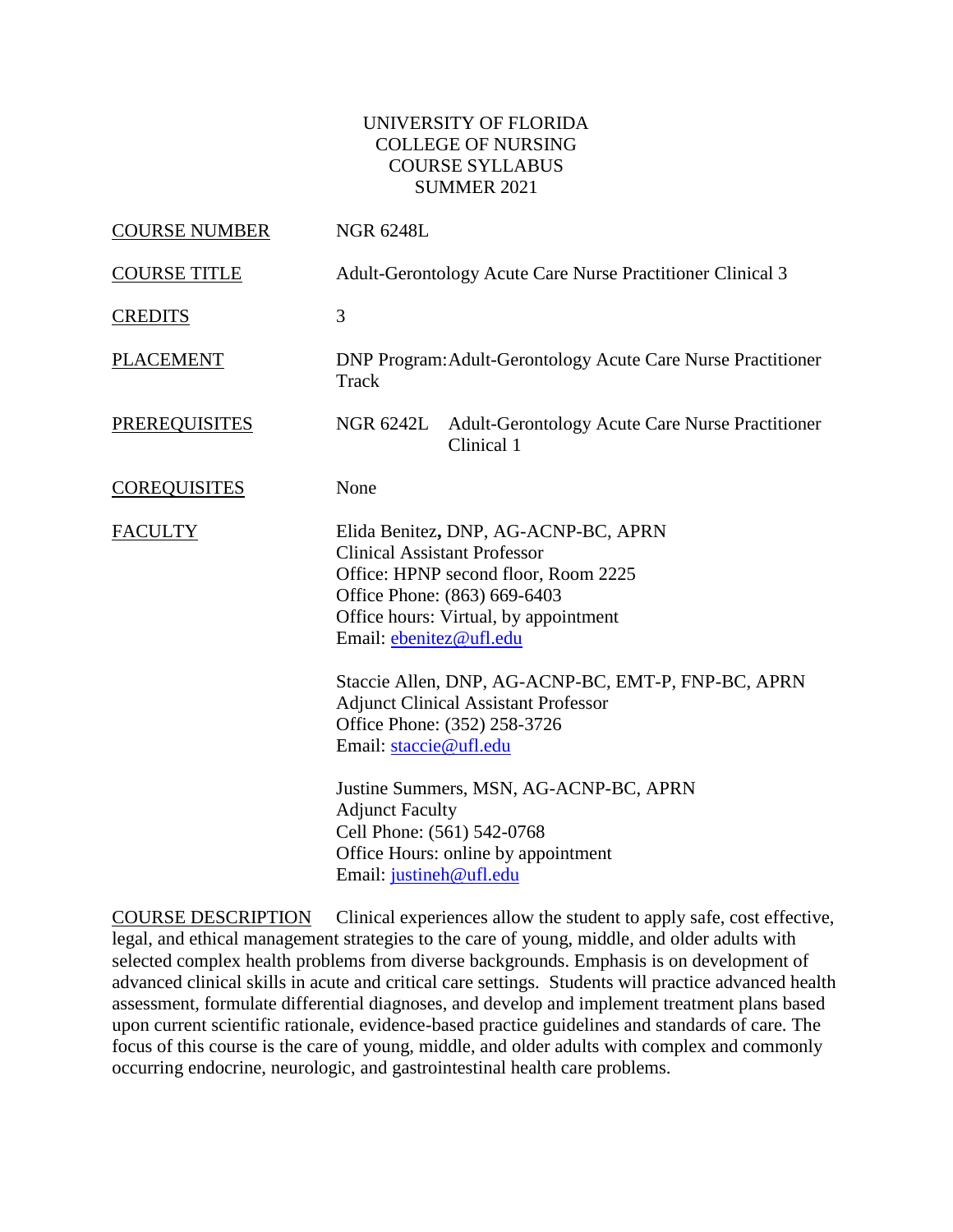## COURSE OBJECTIVES Upon completion of this course, the student will be able to:

- 1. Apply the concepts of wellness and health promotion in advanced nursing practice management of acutely and critically ill young, middle, and older adults with selected complex health care problems.
- 2. Analyze and interpret comprehensive health assessments to develop appropriate differential diagnoses.
- 3. Establish appropriate priorities for health care interventions, including initiation of effective emergency care.
- 4. Utilize appropriate diagnostic and therapeutic interventions with attention to safety, cost, invasiveness, acceptability, and efficacy.
- 5. Formulate management plans based on scientific rationale, evidence-based practice guidelines and standards of care.
- 6. Evaluate the effectiveness of illness prevention, health promotion, and management plans of young, middle, and older adults experiencing acute and critical complex health care problems.
- 7. Utilize legal and ethical principles to guide decision-making in the advanced nursing practice role
- 8. Identify issues of cultural diversity and global perspectives when delivering advanced nursing care to young, middle, and older adults with selected acute and critical complex health care problems.
- 9. Demonstrate effective oral and written communication skills.
- 10. Initiate appropriate and timely consultation and/or referral when the health problem exceeds the nurse practitioner's scope of practice and/or expertise.

## CLINICAL SCHEDULE

| Faculty            | Section | <u>Day</u>                                        |
|--------------------|---------|---------------------------------------------------|
| Allen/Benitez 7E63 |         | To be arranged with preceptor and faculty member. |
| Allen              | 7E65    | To be arranged with preceptor and faculty member. |
| Benitez            | 7E66    | To be arranged with preceptor and faculty member. |

Clinical experience placement will be arranged by faculty member. Clinical schedule will be arranged by student and preceptor with faculty member oversight. All clinical site information will be entered via the EXXAT program.

If you have face-to-face instructional sessions on campus; in response to COVID-19, the following policies and requirements are in place to maintain your learning environment and to enhance the safety of our in-classroom interactions.

- You are required to wear approved face coverings at all times during class and within buildings. Following and enforcing these policies and requirements are all of our responsibility. Failure to do so will lead to a report to the Office of Student Conduct and Conflict Resolution.
- If you are experiencing COVID-19 symptoms [\(Click here for guidance from the CDC on](https://www.cdc.gov/coronavirus/2019-ncov/symptoms-testing/symptoms.html)  [symptoms of coronavirus\)](https://www.cdc.gov/coronavirus/2019-ncov/symptoms-testing/symptoms.html), please use the UF Health screening system and follow the instructions on whether you are able to attend class. [Click here for UF Health guidance on](https://coronavirus.ufhealth.org/screen-test-protect/covid-19-exposure-and-symptoms-who-do-i-call-if/)  [what to do if you have been exposed to or are experiencing Covid-19 symptoms.](https://coronavirus.ufhealth.org/screen-test-protect/covid-19-exposure-and-symptoms-who-do-i-call-if/)
- Course materials will be provided to you with an excused absence, and you will be given a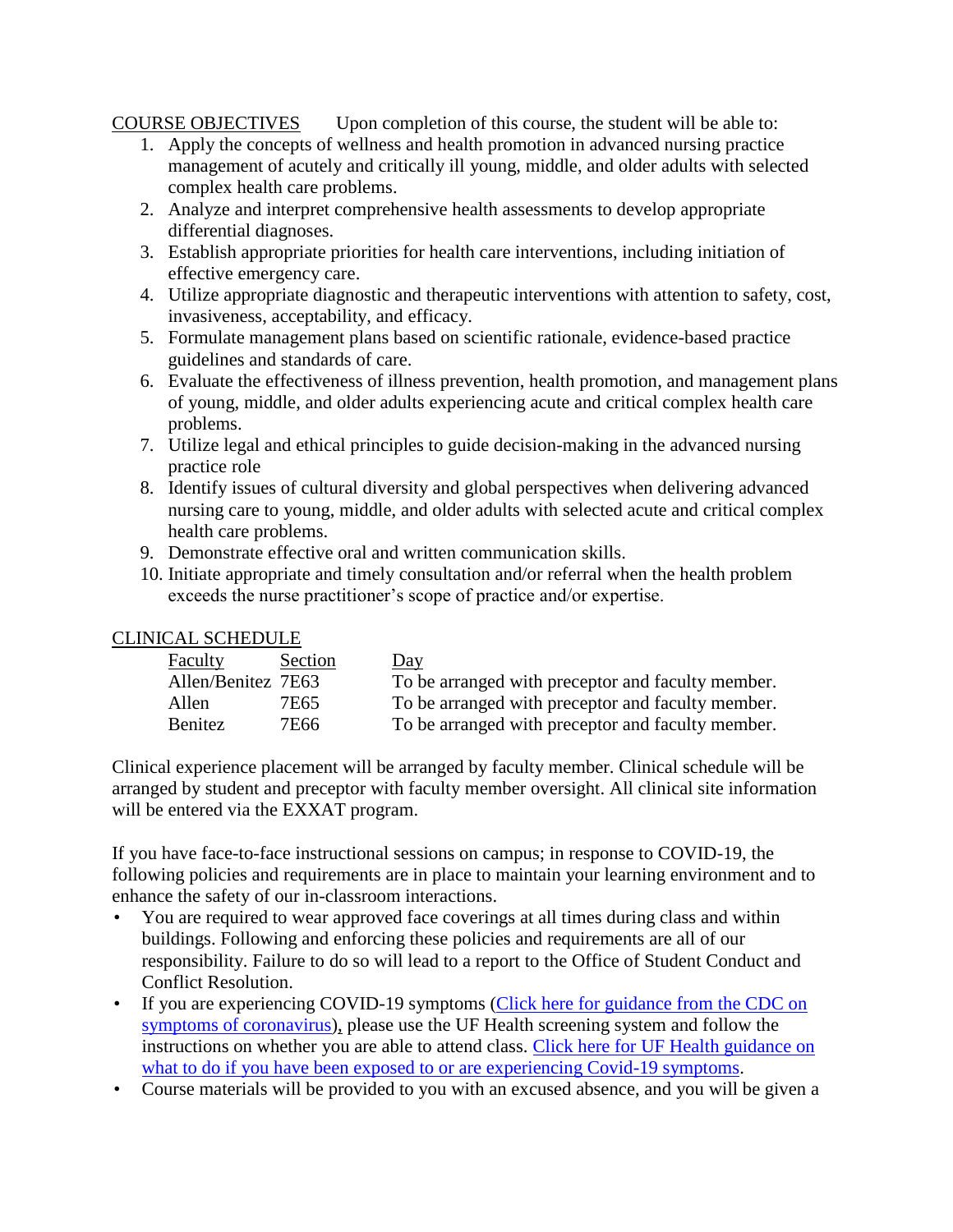reasonable amount of time to make up work. Find more information in the university [attendance policies](https://catalog.ufl.edu/UGRD/academic-regulations/attendance-policies/)

You are expected to adhere to all policies of the clinical agency to maintain safety such as wearing approved personal protective equipment. It is your responsibility to act in accordance with the UF Health Student COVID-19 Pledge.

E-Learning in Canvas is the course management system that you will use for this course. E-Learning in Canvas is accessed by using your Gatorlink account name and password at [http://elearning.ufl.edu/.](http://elearning.ufl.edu/) There are several tutorials and student help links on the E-Learning login site. If you have technical questions call the UF Computer Help Desk at 352-392-HELP or send email to [helpdesk@ufl.edu.](mailto:helpdesk@ufl.edu)

It is important that you regularly check your Gatorlink account email for College and University wide information and the course E-Learning site for announcements and notifications. Course websites are made available on the Friday before the first day of classes.

# CLASS ATTENDANCE

**Students** are required to submit a written calendar of planned clinical practice dates and times in EXXACT **prior** to beginning the clinical rotation. Any changes to the calendar (dates and times) must be submitted in writing to the course faculty member **before** the change is planned to occur. **Clinical hours accrued without prior knowledge of the faculty member will not be counted toward the total number of clinical hours required for the course. Students must notify preceptor and clinical faculty of any missed clinical days due to illness.**

Exxat clinical log information must be updated weekly. The student has a 7-day window to post each clinical contact. You are required to complete ALL of the data for each case in Exxat.

For technical problems, you may reach out to the Exxat support team at support@exxat.com

## TEACHING METHODS

Supervision of clinical practice with onsite clinical and faculty preceptors and guided seminar group discussion

## LEARNING ACTIVITIES

Supervised onsite clinical practice and seminar presentations with analysis of selected clients reflecting ongoing and emergent clinical issues; verbal and written reports related to assessment, diagnosis and management plans

## EVALUATION

Minimum Required Clinical Practice Hours: 144 hours

Clinical experience will be evaluated through faculty observation, verbal communication with the student, written work, and agency staff reports using a College of Nursing Clinical Evaluation Form. Faculty reserve the right to alter clinical experiences, including removal from client care areas, of any student to maintain patient safety and to provide instructional experiences to support student learning.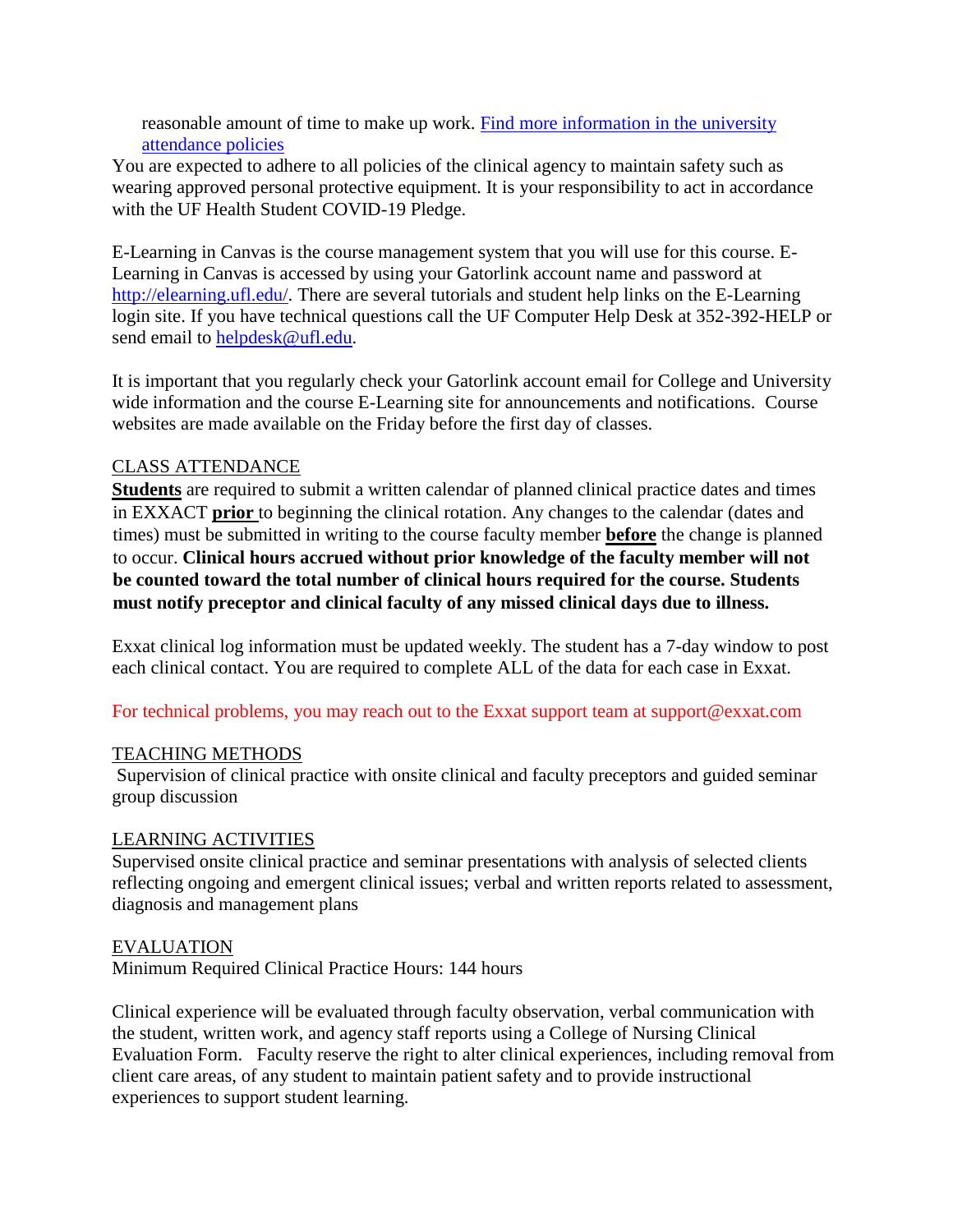Evaluation will be based on achievement of course and program objectives using a College of Nursing Clinical Evaluation Form. All areas are to be rated. A rating of Satisfactory represents satisfactory performance and a rating of Unsatisfactory represents unsatisfactory performance. **The student must achieve a rating of Satisfactory in each area by completion of the semester in order to achieve a passing grade for the course**. A rating of less than satisfactory in any of the areas at semester end will constitute an Unsatisfactory course grade.

The faculty member will hold evaluation conferences with the student and clinical preceptor at each site visit. The faculty member will document or summarize each conference on the Clinical Evaluation Form or Incidental Advisement Record. This summary will be signed by the faculty member and student. Mid-rotation evaluation conferences will be made available to each student. **Final evaluation conferences with the faculty member are mandatory** and will be held during the last week of each clinical rotation. A student may request additional conferences at any time by contacting the clinical faculty.

Students also assess their learning experience using Clinical Site Assessment Form. Completed Form is submitted in Exxat. At the end of the clinical experience the student completes a selfevaluation and the faculty member completes a student evaluation using the College of Nursing Clinical Evaluation Form and submit into Exxat.

### MAKE UP POLICY

Clinical hours will be made up according to permission of the instructor and on a case by case basis

## GRADING SCALE

- S Satisfactory
- U Unsatisfactory

For more information on grades and grading policies, please refer to University's grading policies: [https://catalog.ufl.edu/ugrad/current/regulations/info/grades.aspx.](https://catalog.ufl.edu/ugrad/current/regulations/info/grades.aspx)

#### COURSE EVALUATION

Students are expected to provide professional and respectful feedback on the quality of instruction in this course by completing course evaluations online via GatorEvals. Guidance on how to give feedback in a professional and respectful manner is available at [https://gatorevals.aa.ufl.edu/students/.](https://gatorevals.aa.ufl.edu/students/) Students will be notified when the evaluation period opens, and can complete evaluations through the email they receive from GatorEvals, in their Canvas course menu under GatorEvals, or via [https://ufl.bluera.com/ufl/.](https://ufl.bluera.com/ufl/) Summaries of course evaluation results are available to students at [https://gatorevals.aa.ufl.edu/public-results/.](https://gatorevals.aa.ufl.edu/public-results/)

## ACCOMMODATIONS DUE TO DISABILITY

Students with disabilities requesting accommodations should first register with the Disability Resource Center (352-392-8565,<https://disability.ufl.edu/> ) by providing appropriate documentation. Once registered, students will receive an accommodation letter which must be presented to the instructor when requesting accommodation. Students with disabilities should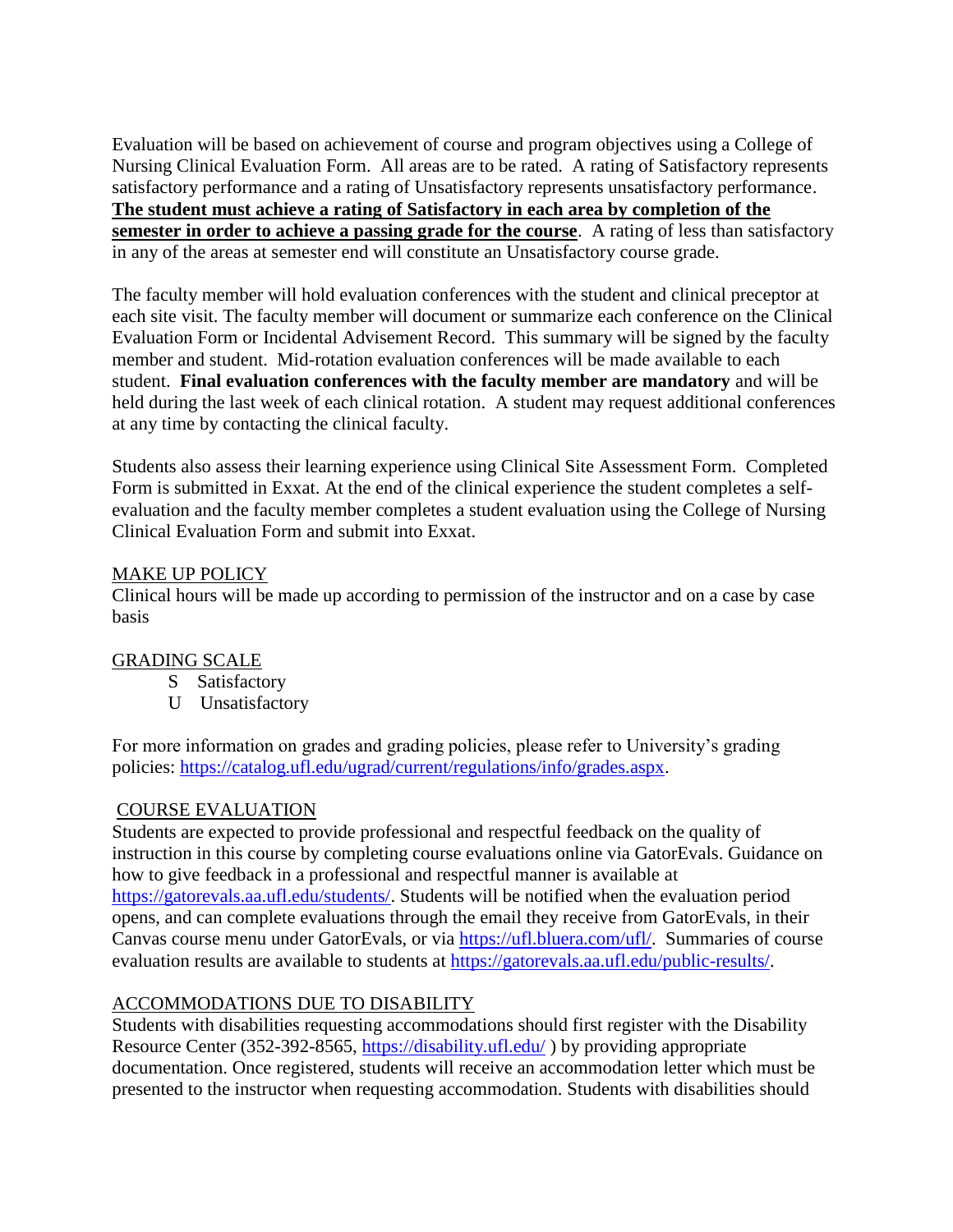follow this procedure as early as possible in the semester.

## PROFESSIONAL BEHAVIOR

The College of Nursing expects all Nursing students to be professional in their interactions with patients, colleagues, faculty, and staff and to exhibit caring and compassionate attitudes. These and other qualities will be evaluated during patient contacts and in other relevant settings by both faculty and peers. Behavior of a Nursing student reflects on the student's individual's ability to become a competent professional Nurse. Attitudes or behaviors inconsistent with compassionate care; refusal by, or inability of, the student to participate constructively in learning or patient care; derogatory attitudes or inappropriate behaviors directed at patients, peers, faculty or staff; misuse of written or electronic patient records (e.g., accession of patient information without valid reason); substance abuse; failure to disclose pertinent information on a criminal background check; or other unprofessional conduct can be grounds for disciplinary measures including dismissal.

*As students in the health professions at UF Health, you are expected to promote safety and a culture of care and concern for each other and for patients. Across our academic health center's missions of research, teaching and patient care, nursing students must lead by example and take individual responsibility for modeling healthy habits and behaviors to minimize the spread of COVID-19. Failure to comply with the established public health measures, both on and off campus, is considered a serious breach of professional conduct***.** 

## UNIVERSITY POLICY ON ACADEMIC MISCONDUCT

Academic honesty and integrity are fundamental values of the University community. Students should be sure that they understand the UF Student Honor Code at <https://sccr.dso.ufl.edu/policies/student-honor-code-student-conduct-code/> . Students are required to provide their own privacy screen for all examination's administered to student laptops. No wireless keyboards or wireless mouse/tracking device will be permitted during examinations.

## UNIVERSITY AND COLLEGE OF NURSING POLICIES

Please see the College of Nursing website for student policies [\(http://students.nursing.ufl.edu/currently-enrolled/student-policies-and-handbooks/\)](http://students.nursing.ufl.edu/currently-enrolled/student-policies-and-handbooks/) and a full explanation of each of the university policies – [\(http://students.nursing.ufl.edu/currently](http://students.nursing.ufl.edu/currently-enrolled/course-syllabi/course-policies)[enrolled/course-syllabi/course-policies\)](http://students.nursing.ufl.edu/currently-enrolled/course-syllabi/course-policies)

UF Grading Policy Religious Holidays Counseling and Mental Health Services Student Handbook Faculty Evaluations Student Use of Social Media

#### REQUIRED TEXTBOOKS

All texts from previous and current required in current graduate program.

| Approved: Academic Affairs Committee: | $12/07$ ; 06/10; 11/12      |
|---------------------------------------|-----------------------------|
| Faculty:                              | $01/08$ ; $07/10$ ; $01/13$ |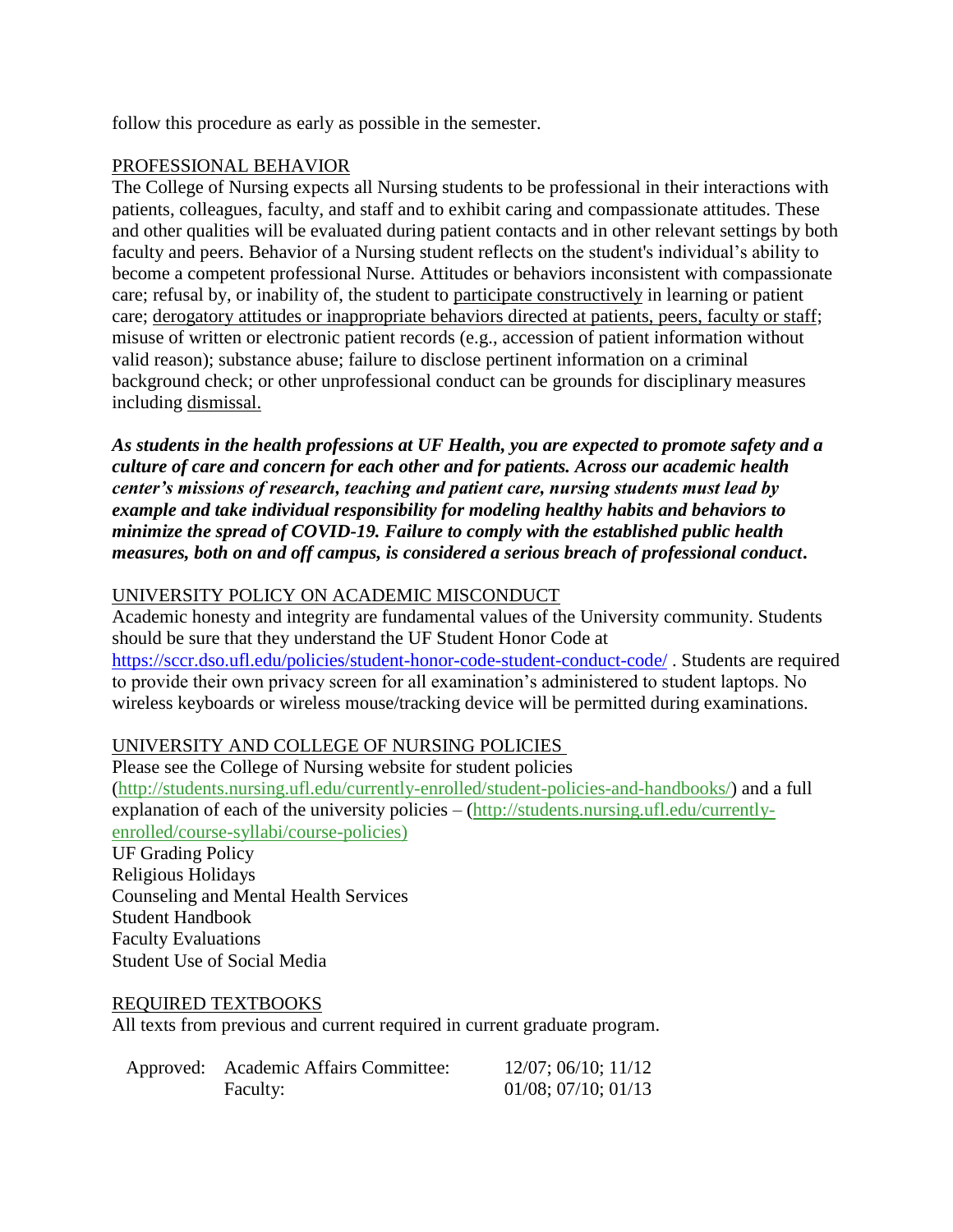## Weekly Class Schedule

# **Summer 2021 NGR 6248L Course Calendar May 10 – August 6 Assignments are due Sunday of respective week at 11:59 PM**

Online Clinical Documentation and Site Visits:

- All clinical hours, patient logs, and evaluations will be completed via Exxat.
- Each student is responsible for entering clinical dates and hours into Exxat. Those clinical dates/hours must be sent to their clinical site preceptor for approval.
- All clinical hours will be verified by clinical site preceptor via Exxat.
- Students are responsible for 3-4 patient logs each clinical date.
- Site visits via Zoom will be completed by faculty at least once per semester/as needed.

• The clinical preceptor should plan to be present for a portion of the Zoom site visits.

Interprofessional Learning in Healthcare (IPLH) Modules: This is a separate canvas course with 3 modules for you to complete. Duration of course May  $17 -$  July 9. Please refer to your CANVAS site for more details/assignments.

| 11 \ \ 1 10 she for more actams/assignments. |                                 |              |
|----------------------------------------------|---------------------------------|--------------|
| Week 1                                       | <b>Welcome Module</b>           | Due: May 16  |
| May 10                                       |                                 |              |
|                                              | *NOTE: There will be one in-    |              |
|                                              | person simulation day this      |              |
|                                              | semester.                       |              |
|                                              | (On Campus Gainesville, FL)     |              |
|                                              | Date/time TBA                   |              |
| Week 2                                       | <b>Evidence Based Practice</b>  | Due: May 23  |
| May 17                                       | Module                          |              |
| Week 3                                       | No Assignment.                  |              |
| May 24                                       |                                 |              |
| Week 4                                       | No Assignment.                  |              |
| May 31                                       |                                 |              |
| Week 5                                       | Ethical and Financial Impact of | Due: June 13 |
| June 7                                       | <b>Critical Care Module</b>     |              |
| Week 6                                       | No Assignment                   |              |
| June 14                                      |                                 |              |